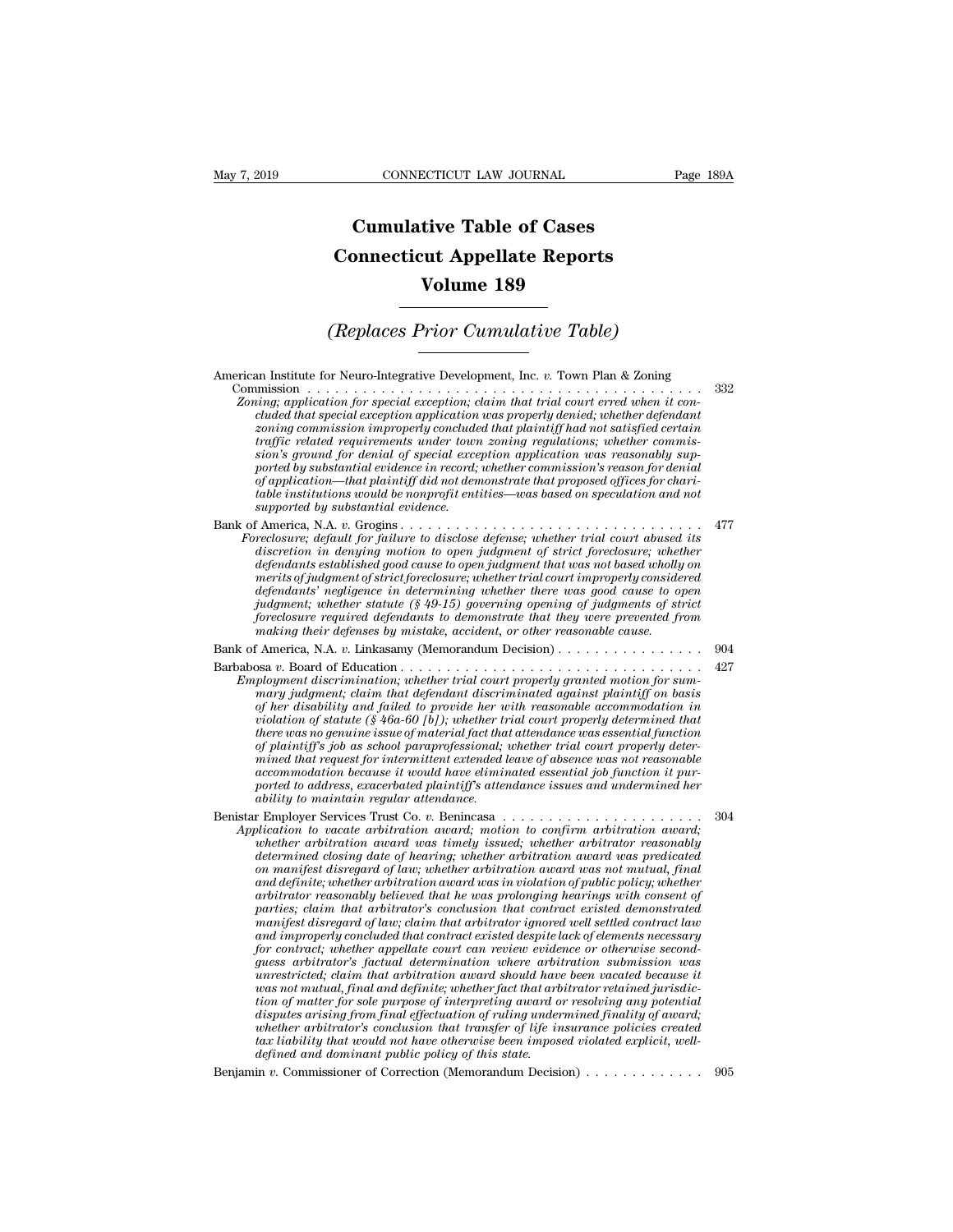Boyle *<sup>v</sup>*. Apple Hill Homeowners Assn., Inc. (Memorandum Decision). . . . . . . . . . . . <sup>905</sup> Bozelko *v.* Statewide Construction, Inc. . . . . . . . . . . . . . . . . . . . . . . . . . . . . . <sup>469</sup> *Quiet title; whether trial court's finding that there was break in plaintiff's chain of*  $Q$ uiet *title; whether trial court's finding that there was break in plaintiff's chain of title and, thus, that plaintiff and no tion* and a construction and a temperature and the plaintiff had no right, the plaintiff in the plaintiff is chain of the title, whether trial court's finding that there was break in plaintiff's chain of title and, thus, *was clearly erroneous; credibility of witnesses; whether plaintiff could challenge court's finding that defendants owned parcel where plaintiff failed title; whether trial court's finding that there was break in plaintiff's chain of title and, thus, that plaintiff had no right, title or interest in dis that the Hill Homeowners Assn.,*<br> *to v.* Statewide Construction, Inc.<br> *iet title; whether trial court's finitie and, thus, that plaintiff hows clearly erroneous; credibili<br>
court's finding that defendants<br>
that he had t* Bree *v.* Commissioner of Correction . . . . . . . . . . . . . . . . . . . . . . . . . . . . . . . <sup>411</sup> *Habeas corpus; whether habeas court properly denied petition for writ of habeas corpus; whether trial court's pracing that there was oreak in plaintiffs call rendered in disputed parcel was clearly erroneous; credibility of witnesses; whether plaintiff could challenge court's finding that defendants present testimony from audio-video forensics* certimony from an and applied parcel where court's finding that defendants owned parcel where plaintiff could challenge court's finding that defendants owned parcel where plai *closed-circuit aletterial of winesses; whether plannty could challenge*<br> *court's finding that defendants owned parcel where plaintiff failed to establish*<br> *chal that he had tilte to parcel.*<br> *Commissioner of Correction in robbery of convenience store; claim that trial counsel rendered ineffective assimissioner of Correction*<br> *Commissioner of Correction*<br> *Commissioner in the that trial counsel rendered ineffective assistance by failing to*<br> *present testimony from audio-video forensics expert to challenge reliabi fied petitioner's photograph in police photographic array; claim that trial counsel rendered ineffective assistance by failing to*<br>*rendered ineffective assistance by failing to*<br>*resent testimony from audio-video forensics expert to challenge reliability of*<br>*closed-circuit television surveillance video father.* Fresent testimony from audio-video forensics expert to challenge retiduity of<br>closed-circuit television surveillance video that was used to identify petitioner<br>in robbery of convenience store; claim that trial counsel rend *Habeas corpus; murdering the corpusion survey is different in robbery of convenience store; claim that trial counsel rendered ineffective assistance by failing to object to testimony by petitioner's accomplice that identi conomy of convenience store; claim that trial counsel rendered ineffective assistance by failing to object to testimony by petitioner's accomplice that identified petitioner's photograph in police photographic array; clai assistance by failing to object to testimony by pertitioner's accomptice that identi-<br>field pertitioner's photograph in police photographic array; claim that trial counsel<br>rendered ineffective assistance by failing to pre hea petutoner's photograph in pouce photographic array; claim that trial counsel<br>rendered ineffective assistance by failing to present testimony of petitioner's step-<br>father.<br>
<i>v*. Commissioner of Correction. . . . . . . *tenters*<br>*tenter.*<br>*to. Commissioner of Correction.*<br>*to. commissioner of Correction.*<br>*tenses corpus; murder; criminal possession of firearm; claim that first habeas<br>counsel was ineffective in failing to claim that trial nalistian:* The commissioner of Correction.<br> *n* Commissioner of Correction.<br> *nalistiance was ineffective in failing to claim that trial counsel rendered ineffective*<br> *assistance by failing to consult with forensic path scene reconstruction; whether jury had before it same evidence that would have becomised was ineffective in failing to claim that trial counsel rendered ineffective*<br>assistance by failing to consult with forensic pathology expert; claim that first<br>habeas counsel was ineffective in failing to object *tent statements from two witnesses; whether, after consulting with expert crimi*assistance by jailing to consult with jorensic pallotogy expert; carm that jirst<br>habeas connel was ineffective in failing to object to admission of prior inconsis-<br>tent statements from two witnesses; whether, after consult magnes was engineer a juming worder and the commission of prior material tent statements from two witnesses; whether, after consulting with expert criminalist, trial counsel was required to search for another expert to per *Habeas corpus; whether habeas required to search for another expert construction; whether jury had before it same evidence that would have been revealed by expert forensic pathologist; whether trial counsel's decision not corpus for the right in the construction, whether jury had before it same evidence that would have been revealed by expert forensic pathologist; whether trial counsel's decision not to object to admission of statements wa dicen reconstruction, uneatier jary had oggive a same evaluate bala would have been revealed by expert forensic pathologist; whether trial counsel's decision not to object to admission of statements was reasonable strateg should have been revealed by expert jorensic palloonglist; whether trial courtset is decision tool* by actributed to the abeas for the abeas corred in concluding that peritorion.<br> *Northeast Specialty Corp.* (Memorandum D *policially* Corp. (Memorandum Decision).<br> *periodically* Corp. (Memorandum Decision).<br> *periodically* Corpussioner of Correction.<br> *peas corpus; whether habeas court erred in concluding that petition for writ of habeas<br>
c opinion testimony that minor child was victim of sexual assault; whether habeas court properly concluded that trial counsel did not render deficient performance beas corpus; whether habeas court property denied petition for writ of habeas* corpus; whether habeas court erred in concluding that petitioner was not prejudiced by trial counsel's failure to litigate whether two underly *suggestive influences court erred in concluding that petitioner was not prejudiced by trial counsel's failure to litigate whether two underlying criminal cases should have been joined for trial; whether habeas court cred vertioner was not prejudiced by trial counsel's failure to object to police detective's opinion testimony that minor child was victim of sexual assault; whether habeas court properly concluded that trial counsel did n view that the been joined for trial; whether habeas court erred in concluding that*<br>petitioner was not prejudiced by trial coursel's failure to object to police detective's<br>court properly concluded that trial coursel did petitioner was not prepudiced by trial counsel's failure to object to police detective's<br>opinion testimony that minor child was victim of sexual assault; whether habeas<br>court properly concluded that trial counsel did not r *opmion testimony that minor child was victim of sexual assault; whether habeas* court properly concluded that trial counsel did not render deficient performance by deciding not to present testimony from expert in forensic *tourt property concluded that trad counsel did not render deficient performance*<br>by deciding not to present testimony from expert in forensic psychology regarding<br>victim of sexual assault; claim that petitioner's presente *by deciding not to present testimony from expert in forensic psychology regarding*<br>suggestive influence that may have been present in forensic interview of child<br>victim of sexual assault; claim that petitioner's presenten *of trial counsel trial may have been present in jorensic interview of child*<br>victim of sexual assault; claim that petitioner's presentence investigation interview<br>with probation officer was critical stage of criminal proc *with probation officer constituted complete denial of sixth amendment right to effective assistance of counsel; claim that habeas court should have applied presumption of prejudice under United States v. Cronic (466 U.S.* reaw with probation officer was critical stage of criminal proceedings; carm<br>that absence of trial counsel from petitioner's presentence investigation interview<br>with probation officer constituted complete denial of sixth a *Defective assistance of craitived complete denial of sixth arendment right*<br>to effective assistance of counsel; claim that habeas court should have applied<br>presumption of prejudice under United States v. Cronic (466 U.S. *that probation of preer constituted complete dential of sixth amendment right* to effective assistance of coursel; claim that habeas court should have applied presumption of prejudice under United States v. Cronic (466 U. *to effective assistance of counsel, claim that habeas court should have applied* of *trial counsel's absence from petitioner's presentence investigation interview* of *trial counsel's absence from petitioner's presentence mention of preplaine under United States v. Uronic (400 U.S. 048) oecallse*<br>*of trial counsel's absence from petitioner's presentence investigation interview*<br>*with probation officer.*<br>*w. King* . . . . . . . . . . . . . *against defendant; whether trial court properly concluded that litigation interview*<br>*amation; fraud; absolute immunity; litigation privilege; motion to dismiss; claim*<br>*amation; fraud; absolute immunity; litigation privi extends absolute immunity; litigation privilege; motion to dismiss; claim*<br> *extendion; fraud; absolute immunity; litigation privilege; motion to dismiss; claim*<br> *that trial court improperly concluded that doctrine of li by attorney who was subject of grievance complaint; claim that litigation privilege* amation; fraud; absolute immunity; litigation privilege; motion to dismiss; claim<br>that trial court improperly concluded that doctrine of litigation privilege barred<br>action against defendant in answer to grievance complaint *ihat trual court improperty concluded that doctrine of litigation partion against defendant attorney based on allegedly defamatory ments made by defendant in answer to grievance complaint filestends absolute immunity to s* action against aegenaant attorney oasea on attegeary aegamatory and jase state-<br>ments made by defendant in answer to grievance complaint filed by plaintiff<br>against defendant; whether trial court properly concluded that lit *Attorney discipline; whether trial court property concluded that litigation privilege*<br>extends absolute immunity to statements made to attorney disciplinary authority<br>by attorney who was subject of grievance complaint; cl *defendant Statewide immunity to statements made to attorney disciplinary authority of patternals absolute immunity to statements made to attorney disciplinary authority by attorney who was subject of grievance complaint, extends absolute immining to statements made to attorney aiscipinary authority* by attorney who was subject of grievance complaint; claim that litigation privilege did not apply because complaint pleads facts suggesting t *Conduction and Subject of grievance complaint; claim that it it and therefore indial not apply because complaint pleads facts suggesting that defendant abused indicial process and breached professional duty of candom and refusing to conduct investigation into allegations of misconduct against plaintiff; whether disciplinary counsel in the method in the there were the windown the Street Street and terms defendant Statewide Grievance Committee imposing sanctions and reprimanding plaintiff for violating rules 3.3 (a) (1) an produce any discipline; appeal to trial court from decision of reviewing committee of*  $\frac{43}{2}$  *product ferial committee imposing sanctions and reprimand-defendant Statewide Grievance Committee imposing sanctions and whether discriptine; appeal to trial court from decision of reviewing committee of*<br>defendant Statewide Grievance Committee imposing sanctions and reprimand-<br>ing plaintiff for violating rules 3.3 (a) (1) and 8.4 (3) of Ru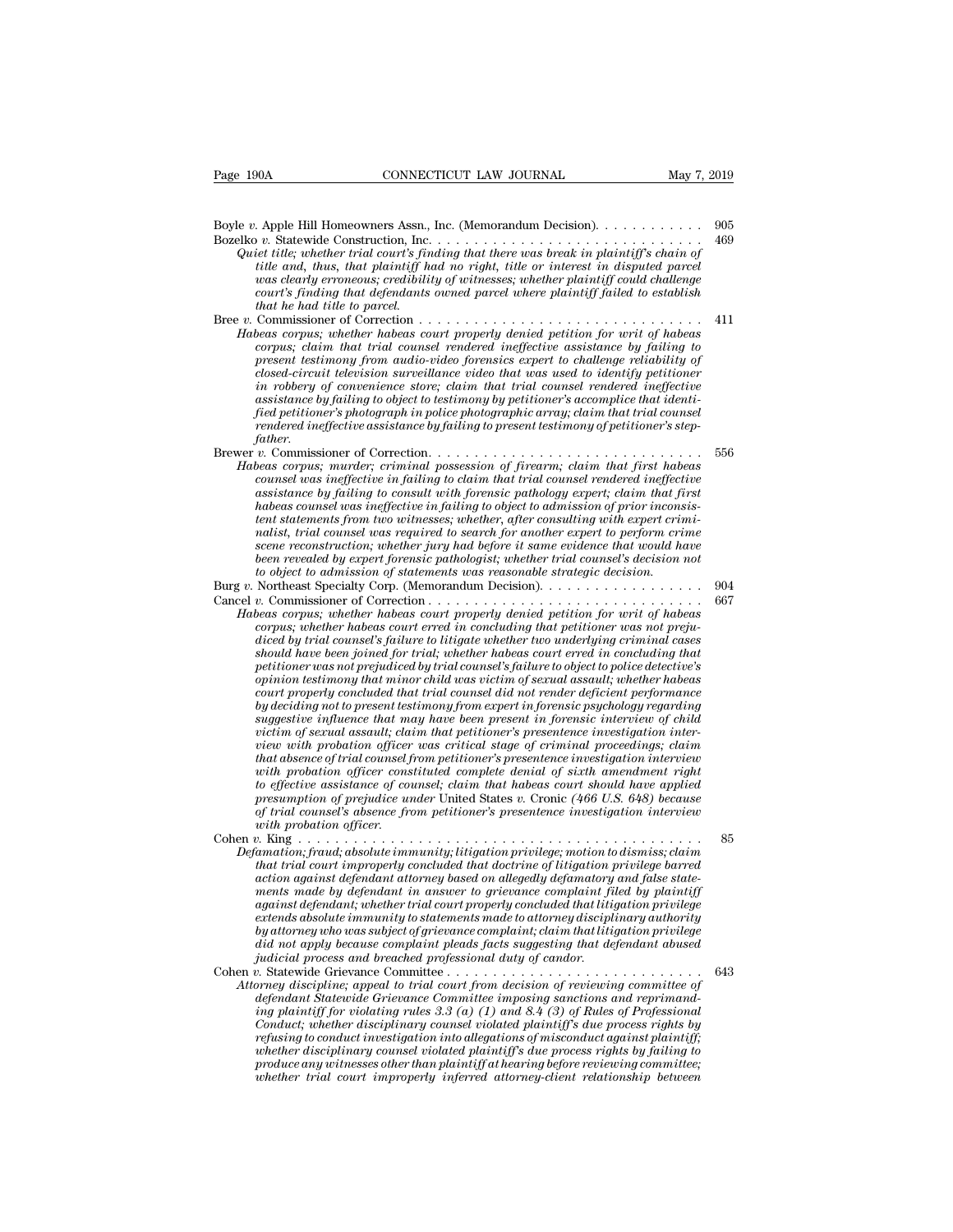| May 7, 2019<br>CONNECTICUT LAW JOURNAL                                                                                                                                                                                                                                                                                                                                                                                                                                                                                                                                                                                                                                                                                                                                                                                                                                                                                                                                                                                                                                                                                                                                                                                                                                                                                                                                                                                                                                                                                                                                                                                                                                                                                                                                                                                           | Page 191A        |
|----------------------------------------------------------------------------------------------------------------------------------------------------------------------------------------------------------------------------------------------------------------------------------------------------------------------------------------------------------------------------------------------------------------------------------------------------------------------------------------------------------------------------------------------------------------------------------------------------------------------------------------------------------------------------------------------------------------------------------------------------------------------------------------------------------------------------------------------------------------------------------------------------------------------------------------------------------------------------------------------------------------------------------------------------------------------------------------------------------------------------------------------------------------------------------------------------------------------------------------------------------------------------------------------------------------------------------------------------------------------------------------------------------------------------------------------------------------------------------------------------------------------------------------------------------------------------------------------------------------------------------------------------------------------------------------------------------------------------------------------------------------------------------------------------------------------------------|------------------|
| plaintiff and Probate Court; whether trial court properly applied rule 3.3 of Rules<br>of Professional Conduct to attorney functioning in fiduciary role; whether trial<br>court properly upheld reviewing committee's determination that entry in<br>amended final account filed by plaintiff constituted knowingly false statement<br>to Probate Court in violation of rule $3.3(a)$ (1) of Rules of Professional Conduct<br>and was dishonest in violation of rule $8.4$ (3) of Rules of Professional Conduct.                                                                                                                                                                                                                                                                                                                                                                                                                                                                                                                                                                                                                                                                                                                                                                                                                                                                                                                                                                                                                                                                                                                                                                                                                                                                                                                |                  |
| Connecticut Light & Power Co. v. Wolf (Memorandum Decision) $\ldots \ldots \ldots \ldots$                                                                                                                                                                                                                                                                                                                                                                                                                                                                                                                                                                                                                                                                                                                                                                                                                                                                                                                                                                                                                                                                                                                                                                                                                                                                                                                                                                                                                                                                                                                                                                                                                                                                                                                                        | 903              |
| Countrywide Home Loans Servicing, LP v. Pires (Memorandum Decision)                                                                                                                                                                                                                                                                                                                                                                                                                                                                                                                                                                                                                                                                                                                                                                                                                                                                                                                                                                                                                                                                                                                                                                                                                                                                                                                                                                                                                                                                                                                                                                                                                                                                                                                                                              | 903<br>164       |
| Dissolution of marriage; appeal from judgment of trial court resolving postjudgment<br>motions of parties; whether trial court, in granting motion for modification of<br>child support, improperly calculated defendant's modified child support obliga-<br>tion; whether defendant was entitled to modified child support in amount calcu-<br>lated according to formula applicable to split custody arrangement where parties<br>had shared custody of child; whether record supported contention that parties<br>spend equal amounts of money to support child.                                                                                                                                                                                                                                                                                                                                                                                                                                                                                                                                                                                                                                                                                                                                                                                                                                                                                                                                                                                                                                                                                                                                                                                                                                                              |                  |
| Deutsche Bank National Trust Co. v. Siladi (Memorandum Decision)                                                                                                                                                                                                                                                                                                                                                                                                                                                                                                                                                                                                                                                                                                                                                                                                                                                                                                                                                                                                                                                                                                                                                                                                                                                                                                                                                                                                                                                                                                                                                                                                                                                                                                                                                                 | 902              |
| Habeas corpus; ineffective assistance of counsel; whether petitioner's appeal was<br>moot; whether habeas court abused its discretion in denying petition for certifica-<br>tion to appeal; whether habeas court improperly concluded that petitioner failed<br>to establish that trial counsel provided ineffective assistance by failing to request<br>stay of execution of certain sentence, which resulted in petitioner's loss of sixteen<br>days of presentence incarceration credits; whether there was reasonable strategic<br>reason for trial counsel not to request stay of execution after sentence had been<br>imposed; whether trial counsel's failure to request stay of execution constituted<br>deficient performance; claim that petitioner was prejudiced by trial counsel's<br>deficient performance in failing to request stay of execution.                                                                                                                                                                                                                                                                                                                                                                                                                                                                                                                                                                                                                                                                                                                                                                                                                                                                                                                                                                | 608              |
| Dissolution of marriage; motion for contempt; claim that trial court erred in finding                                                                                                                                                                                                                                                                                                                                                                                                                                                                                                                                                                                                                                                                                                                                                                                                                                                                                                                                                                                                                                                                                                                                                                                                                                                                                                                                                                                                                                                                                                                                                                                                                                                                                                                                            | 247              |
| that plaintiff had violated its medical reimbursement order and in finding,<br>on that basis, that she owed defendant certain unpaid unreimbursed medical<br>expenses; whether trial court erred in finding that defendant's accounting sum-<br>maries as to amounts he had paid for medical expenses of parties' children were<br>credible; claim that defendant's medical expense summaries were unsubstanti-<br>ated and irreconcilable with record; whether trial court erred in its method of<br>calculation of amounts that parties owed to each other; claim that trial court<br>abused its discretion in denying motion for contempt; whether trial court's find-<br>ing that defendant was not in contempt for withholding from plaintiff certain<br>payment he owed for children's extracurricular activities was supported by<br>record; whether trial court abused its discretion by permitting defendant uni-<br>laterally to deduct undisputed unpaid unreimbursed medical expenses owed<br>by plaintiff from future payments defendant owed to plaintiff for children's<br>extracurricular activities; whether trial court's remedial order was manifestly<br>unreasonable; claim that trial court abused its discretion in denying motion to<br>reargue; whether trial court correctly concluded that plaintiff had ample opportu-<br>nity to submit any relevant evidence prior to final hearing on parties' motions<br>but chose not to do so; claim that trial court violated plaintiff's due process right<br>to be heard when it denied her motion for contempt before she had rested her<br>case-in-chief; whether it was within discretion of trial court to deny plaintiff's<br>claim for contempt where there was adequate factual basis to explain defendant's<br>failure to honor prior court orders. |                  |
| Francis v. Board of Pardons & Paroles (Memorandum Decision)<br>Summary process; nonjoinder of party; whether trial court had authority to raise,<br>sua sponte, issue of nonjoinder of necessary party in absence of motion to strike<br>filed by defendant; whether trial court improperly rendered judgment in favor<br>of defendant on basis of nonjoinder without giving plaintiff opportunity to add<br>necessary party to action in violation of relevant statute $(\frac{8}{3}52-108)$ and rules<br>of practice (§§ $9-19$ and $10-44$ ).                                                                                                                                                                                                                                                                                                                                                                                                                                                                                                                                                                                                                                                                                                                                                                                                                                                                                                                                                                                                                                                                                                                                                                                                                                                                                 | 906<br>906<br>75 |
| Bystander emotional distress; whether trial court erroneously concluded that plain-<br>tiff's bystander emotional distress claim directed to defendant physician in physi-<br>cian's individual capacity was barred by statutory $(\frac{6}{7}4-165)$ immunity; claim                                                                                                                                                                                                                                                                                                                                                                                                                                                                                                                                                                                                                                                                                                                                                                                                                                                                                                                                                                                                                                                                                                                                                                                                                                                                                                                                                                                                                                                                                                                                                            | 736              |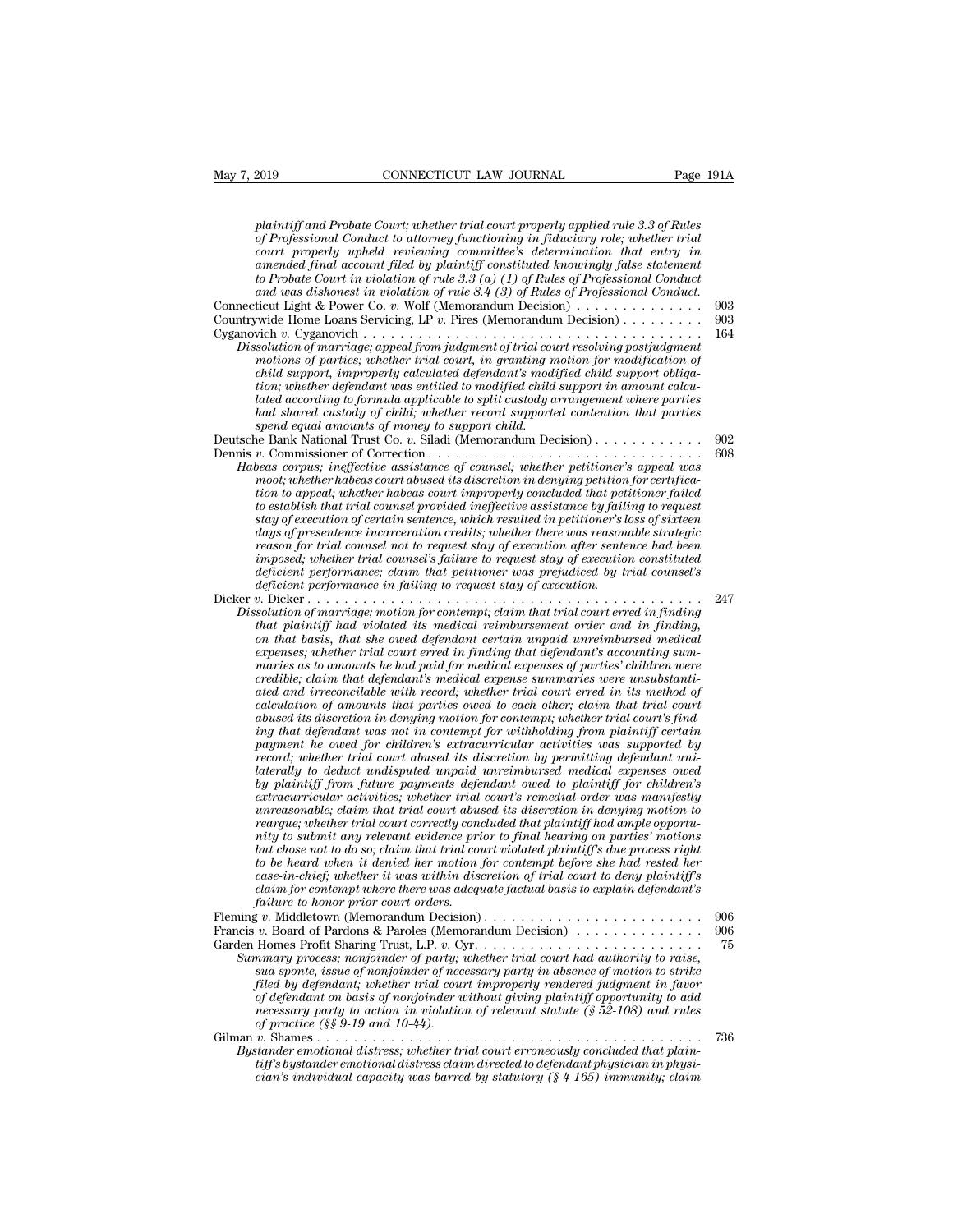*that facts pleaded in operative complaint were sufficient to demonstrate that*<br>*physician's conduct was reckless and, thus, that physician was not protected by*<br>*statutory immunity: whether trial court erromeously conclud physicianta conduct was reconducted to demonstrate that*<br>*physician's conduct was reckless and, thus, that physician was not protected by*<br>*physician's conduct was reckless and, thus, that physician was not protected by*<br> **Statutory immunity; whether trial conventions** of the statutory immunity; whether trial complaint were sufficient to demonstrate that physician's conduct was reckless and, thus, that physician was not protected by statuto *subsection matter matter in the matter matter matter in the rigidinal distrement to demonstrate that*<br>that facts pleaded in operative complaint were sufficient to demonstrate that<br>physician's conduct was reckless and, thu *state; that facts pleaded in operative complaint were sufficient to demonstrate that physician's conduct was reckless and, thus, that physician was not protected by statutory immunity; whether trial court erroneously co chat facts pleaded in operative complaint were sufficient to demonstrate that physician's conduct was reckless and, thus, that physician was not protected by statutory immunity; whether trial court erroneously concluded what facts pleaded in operative complaint were sufficient to demonstrate that physician's conduct was reckless and, thus, that physician was not protected by statutory immunity; whether trial court erroneously concluded that jacts pleaded in operative complaint were sufficient to demonstrate that physician's conduct was reckless and, thus, that physician was not protected by standitory immunity; whether trial court erroneously concluded* physician's conduct was reckless and, thus, that physician was not protected by<br>statutory immunity; whether trial court erroneously concluded that it lacked<br>subject matter jurisdiction over by stander emotional distress cl *court subject matter jurisdiction over byztande*<br>*court subject matter jurisdiction over byztande*<br>*claim was derivative in nature and could*<br>*wrongful death action commenced by de*<br>*erred in dismissing plaintiff's byztan* subject matter jurisdiction over bystander emotional distress claim directed to<br>state; whether trial court properly determined that by stander emotional distress<br>claim was derivative in nature and could not be raised in ab Facture *vienter trial court property determined that of be raised in absence of predicate*<br> *vienal death action commenced by decedent's estate; claim that trial court*<br> *erred in dismissing plaintiff's bystander emotiona Carm was aerivative in nature and could not be raised in absence of predicale wrongful death action commenced by decedent's estate; claim that trial court erred in dismissing plaintiff's bystander emotional distress claim motion to dismissing plaintiff's by stander emotional distress claim und trud court* of subject matter *dismissing plaintiff's bystander emotional distress claim directed to* state on ground that failure to join decedent' *was the or ground that failure to join decedent's estate in present action deprived*<br> *was tate on ground that failure to join decedent's estate in present action deprived*<br> *was to a failure for the pursuant to statute ( has been granted authorization to sue state by Claims Commissioner to bring action with subject matter jarisatction.*<br> *action with the correction (Memorandum Decision)*<br> *action correction with the authorization was fine death; sovereign immunity; claim that trial court improperly granted<br>
motio was not untimely because applicable statute of limitations (§ 52-555) for wrongful death, sovereign immunity; claim that trial court improperly granted*<br>magful death; sovereign immunity; claim that trial court improperly granted<br>most on to dismiss action for lack of subject matter jurisdiction; whet *motion to dismiss action for lack of subject matter jurisdiction; whether action* was time barred pursuant to statute  $(\S 4-160 \text{ [d]})$  that requires plaintiff who has been granted authorization to sue state by Claims Co *motion to dismiss action for lack of subject matter jurisdiction; whether action* was time barred pursuant to statute (§ 4-160 [d]) that requires plaintiff who has been granted authorization to sue state by Claims Commis *in in the barred pursuant to statute (§ 4-100 [d]) that requires plaintiff who*<br>has been granted authorization to sue state by Claims Commissioner to bring<br>action within one year from date authorization was granted; clai *has been granted authorization to sue state by Claims Commissioner to bring*<br>action within one year from date authorization was granted; claim that action<br>was not untimely because applicable statute of limitations (§ 52-*§ 4-160 (d) was extended by statute (§ 52-594).* vas not untimely occluse applicable statute of timitations (§ 52-555) for wrong-<br>ful death action, which permits action to be brought within two years from date<br>of decedent's death, had not expired and is not limited by § *Habeas corpus; whether habeas court properly denied by \$4-160 (d); whether* plaintiff was required to comply with both one year limitation period provided in \$4-160 (d) and statute of limitations for wrongful death action *in*  $§$  4-160 (*d*) and statute of limitations for wrongful death action set forth in<br>  $§$  52-555; claim that action was timely because limitation period prescribed in<br>  $§$  4-160 (*d*) was extended by statute ( $§$  52-594 plannty was required to compty with both one year umitation period provided<br>in § 4-160 (d) and statute of limitations for wrongful death action set forth in<br>§ 82-555; claim that action was timely because limitation period *ch*  $\S$  4-100 (*d*) and statute of lamitations for wrongful death action set forth in  $\S$  52-555; claim that action was trimely because limitation period prescribed in  $\S$  4-160 (*d*) was extended by statute ( $\S$  52-54). *n not to call wither to call wither to call wither to call with the commissioner of Correction ............*<br> *notes corpus; whether habeas court properly denied petition for writ of habeas corpus; whether habeas court suppressed favorable evidence when it delayed making plea offer to eyewitness until after that as commissioner of Correction*<br>*beas corpus; whether habeas court properly denied petition for we corpus; whether habeas court properly determined that petitioner f<br>that prior habeas counsel rendered inef* Habeas corpus; unether habeas court property dented that petitioner failed to prove<br>corpus; whether habeas court properly determined that petitioner failed to prove<br>that prior habeas counsel redered ineffective assistance Forms, whener have as court property determined that perturber jailed to prove<br>that prior habeas counsel rendered ineffective assistance by failing to pursue<br>claim that trial counsel and been ineffective; claim that trial *Replevin that trial counsel had been ineffective; claim that trial counsel's decision to to call witness constituted deficient performance; claim that prosecution suppressed favorable evidence when it delayed making plea claim that trial courset had been ineffective; claim that trial courset s accision*<br>*not to call witness constituted deficient performance; claim that prosecution*<br>*suppressed favorable evidence when it delayed making ple because any interess consulted a discremi performance; claim that prosecution*<br>suppressed favorable evidence when it delayed making plea offer to eyewitness<br>until after eyewitness testified in petitioner's criminal trial. *tiff's standing; claim that plaintiff properly substituted proper party as plaintiff by operation of law by filing amended complaint in compliance with relevant* Ion Bank v. J.C.C. Custom Homes, LLC  $\ldots$  cover certain collateral in defendants' possession; claim that trial court improperly granted defendants' motion to dismiss because amended complaint filed by plaintiff cured any *sion*; action by way of replevin to recover certain collateral in defendants' possession; claim that trial court improperly granted defendants' motion to dismission; claim that rial court improperly granted defendants' mo *therm*, actron by way of replevin to recover certain collateral in defendants' possession; claim that trial court improperly granted defendants' motion to dismissecause amended complaint filed by plaintiff cured any defec *claim that trial court improperty granted defendants' motion to dismiss*<br>because amended complaint filed by plaintiff cured any defect regarding plain-<br>tiff's standing; claim that plaintiff properly substituted proper par *because amended complaint fi*<br>*tiff's standing; claim that plain<br>by operation of law by filing<br>rule of practice (§ 10-59); whetl<br>sion to substitute proper party<br>tion in declining to treat ame<br>claim that plaintiff, as assi vary s standing; claim that plaintiff property substituted proper party as plaintiff by operation of law by filing amended complaint in compliance with relevant rule of practice (\$ 10-59); whether plaintiff was required t vale operation of uaw of Juring amended computant in computance with relevant<br>rule of practice (§ 10-59); whether plaintiff was required to file motion for permis-<br>sion to substitute proper party as plaintiff whether tria* Factor particle (*x* 1-35), under particle in the plaintiff) whether trial court abused its discretion in declining to treat amended complaint as motion to substitute parties; claim that plaintiff, as assignor of note, had *Dissolution in declining to treat amended complaint as motion to substitute parties;*<br>*dain that plaintiff, as assigner of note, had standing to maintain replevin action*<br>*on behalf of its assignee.*<br>inski v. Alexander (M *financial orders; assigner of note, had standing to maintain replevin action*<br>considerating of the sassigner of note, had standing to maintain replevin action<br>on behalf of its assignee.<br> $\frac{1}{2}$  which (Memorandum Decisio *pension as of date of dissolution; whether there was exceptional intervening circumstance that justified trial court's decision not to value pension at time of* dissolution; when the dissolution; where  $\alpha$  as the dissolution of marriage; appeal from judgment of trial court issuing postjudgment financial orders; whether trial court erred in failing to use value of defendant's *exceptional intervening circumstance; whether trial court improperly based alimong to the increase of particularity of trial court issuing postjudgment of trial court issuing postjudgment* financial orders; whether trial court erred in failing to use value of defendant's pension as of date of disso *isolution of marriage; appeal from juagment of trial court issuing postjudgment*<br>financial orders; whether trial court erred in failing to use value of defendant's<br>persion as of date of dissolution; whether there was exce *financial orders; whether trial court erred in failing to use value of defendant's* pension as of date of dissolution; whether there was exceptional intervening circumstance that justified trial court's decision not to va pension as of aate of assolution; whether there was exceptional intervening<br>circumstance that justified trial court's decision not to value pension at time<br>of dissolution; whether wilful dissipation of assets by defendant *Correlation; whether withat dissipation of assets by defendant constituted*<br>exceptional intervening circumstance; whether trial court improperly based ali-<br>mony orders on parties' gross income; reviewability of claim that *coreptional intervening circumstance; whether trial court improperly based ali-<br>exceptional intervening circumstance; whether trial court improperly based ali-<br>mony orders on parties' gross income; reviewability of claim axceptional intervening circumstance; whether trial court improperly oased an-*<br> *mony orders on parties' gross income; reviewability of claim that trial court erred*<br> *in concluding that defendati was permitted to withdr deprimaling that defendant was permitted to withdraw funds from retirement*<br>in concluding that defendant was permitted to withdraw funds from retirement<br>account for purpose of paying alimony.<br>Commissioner of Correction . *determined that defendant was permitted to withdraw junds from retirement*<br> *decount for purpose of paying alimony.*<br>  $\frac{1}{2}$ <br>  $\frac{1}{2}$ <br>  $\frac{1}{2}$ <br>  $\frac{1}{2}$ <br>  $\frac{1}{2}$ <br>  $\frac{1}{2}$ <br>  $\frac{1}{2}$ <br>  $\frac{1}{2}$ <br>  $\frac{1}{2}$ <br>  $\frac{$ *determine whether petitioner received ineffective assistance of counsel was applicable and not exception under United States* v. *Cronic (466 U.S. 648) that relieves closing argument to jury violated petitioner's sixth amendment right to client autonomy; whether habeas court properly determined that petitioner was not deprived of right to effective assistance of counsel; whether habea*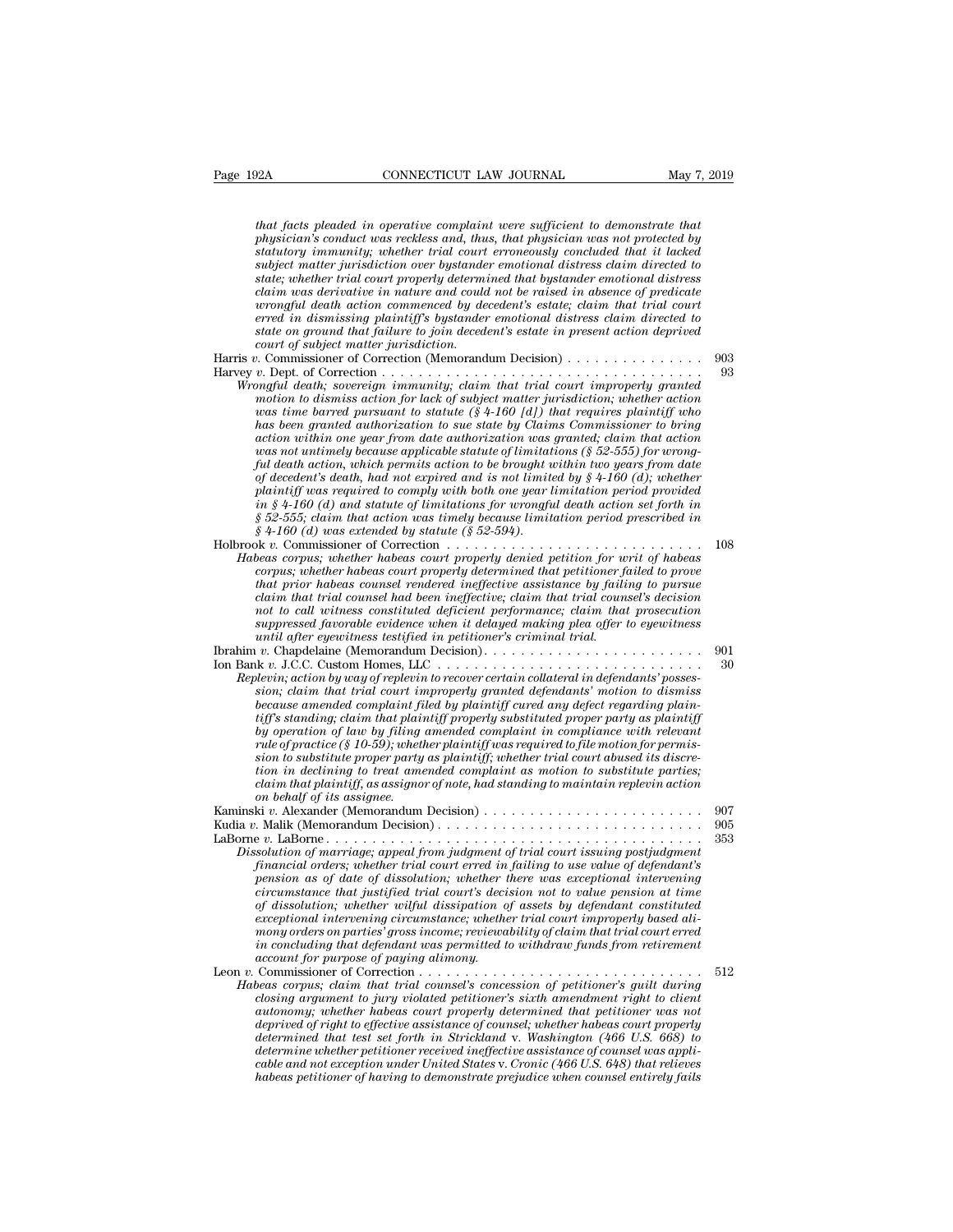*to function as advocate and does not subject state's case to meaningful adversarial*<br>*to function as advocate and does not subject state's case to meaningful adversarial*<br>*testing; claim that habeas court improperly concl testing; convention as advocate and does not subject state's case to meaningful adversarial*<br>*to function as advocate and does not subject state's case to meaningful adversarial*<br>*testing; claim that habeas court improper Page 1938*<br> *prefunction as advocate and does not subject state's case to meaningful adversarial*<br> *prejudiced by trial counsel's statements to jury; claim that reasonable probability*<br> *prejudiced by trial counsel's stat* Page<br> *existed to function as advocate and does not subject state's case to meaningful adversarial*<br> *testing; claim that habeas court improperly concluded that petitioner was not*<br> *prejudiced by trial counsel's statement lenged comments to jury.* to function as advocate and does not subject state's case to meaningful adversarial<br>testing; claim that habeas court improperly concluded that petitioner was not<br>prejudiced by trial counsel's statements to jury; claim that *Personal in a sadvocate and does not subject state's case to meaningful adversarial*<br>testing; claim that habeas court improperly concluded that petitioner was not<br>prejudiced by trial counsel's statements to jury; claim th

- *reconsidered, sua sponta calculate that weed to subset the subsetting, claim that habeas court improperly concluded that perfitioner was not* prejudiced by trial counsel's statements to jury, claim that reasonable probabi *ensing, care trail rates soure impropery contained iait periodiced by trial coursel's statements to jury; claim that reasonable probability*<br>existed that result of trial would have been different had counsel not made chal *prejainted by trait courses s sudements to jury, caum had reasonable probability*<br>*existed that result of trial would have been different had coursel not made chal-<br>lenged comments to jury.*<br> $\upsilon$ . Hite  $\ldots$ ............. *court orders concerning discovery; whether trial court abused its discretion when it ruled on defendants' motion for judgment of nonsuit prior to considering p*. Hite  $\ldots$  *plaintiff's due process rights were violated when trial spand injury; whether plaintiff's due process rights were violated when trial enreconsidered, sua sponte, ruling of prior trial court and permitted d* reconsidered, sua sponte, ruling of prior trial court and permitted defendants to<br>engage in further discovery; whether trial court abused its discretion in rendering<br>judgment of nonsuit against plaintiff for failing to com *Contracts; whether trial court and primal court and primate algement of nonsuit against plaintiff for failing to comply with three previous court orders concerning discovery; whether trial court abused its discretion in r court orders in the instocure is, the there is no in the court of nonsuit against plaintiff for failing to comply with three previous* court orders concerning discovery, whether trial court abused its discretion when it r *rental in constant appears plaintiff your jumpy to compty and the precious plaintiff's motion for judgment of nonsuit prior to considering plaintiff's motion for order of sanctions against defendants' counsel.*<br>Transporta *and and assigned rights to insurance rights in the contribution dissigned rights rights in the defendants' motion for pindyment of nonsuit prior to considering plaintiff's motion for order of sanctions against defendants' real on degraduats motion for juagreent of nonsidering the considering plaintiff's motion for order of sanctions against defendants' counsel.*<br>Transportation, Inc. *v.* Massachusetts Bay Ins. Co. . . . . . . . . . . . . . *rental units as result of decision to exercise leaseback provision in real estate purchase agreement; adoption of trial court's memorandum of decision as proper ttracts; whether trial court property granted motion*<br>*court properly determined that plaintiff lacked standi<br>rental income and for damages because plaintiff had s<br>and assigned rights to insurance proceeds to third p<br>real* court properly determined that plaintiff lacked standing to bring claims for lost<br>rental income and for damages because plaintiff had sold property to third party<br>and assigned rights to insurance proceeds to third party pu and assigned rights to insurance proceeds to third party pursuant to terms of<br>real estate purchase agreement; claim that plaintiff retained interest in damaged<br>rental units as result of decision to exercise leaseback provi *Pread estate purchase agreement; claim that plaintiff retained interest in damaged*<br> *Pread units as result of decision to exercise leaseback provision in real estate<br>
purchase agreement; adoption of trial court's memoran antial units as result of decision to exercise leaseback provision in real estate*<br>*purchase agreement; adoption of trial court's memorandum of decision as proper*<br>*statement of facts and applicable law on issues.*<br>*a*. C *computer that the agreement; adoption of trial court's memorandum of decision as proper*<br> *commissioner of Correction (Memorandum Decision)*<br> *c*. Malpeso<br> *c.* Malpeso<br> *c. Malpeso*<br> *c. Malpeso*<br> *c. Malpeso*<br> *c. Commi agrement of facts and applicable law on issues.*<br> *agreement of facts and applicable law on issues.*<br> **agreement of correction (Memorandum Decision)**<br> **agreement of marriage, claim that trial court erroneously determined** *p p p p modison permitting modification of marriage; claim that trial court erroneously determined that defendant's payment of children's college expenses constituted substantial change in circumstances warranti of those expenses; claim that trial court failed to consider entirety of parties'*
- *financial circumstances in granting motions to modify; whether trial court erro*ant's payment of children's college expenses constituted substantial change in<br>circumstances warranting modification of alimony where parties' separation<br>agreement required defendant to pay college expenses and contained n ant's payment of children's college expenses constituted substantial change in<br>circumstances warranting modification of alimony where parties' separation<br>agreement required defendant to pay college expenses and contained n *corroumstances warranting modification of alimony where parties' separation*<br>agreement required defendant to pay college expenses and contained no express<br>provision permitting modification of alimony on basis of defendant agreement required defendant to pay college expenses and contained no express<br>provision permitting modification of alimony on basis of defendant's payment<br>of those expenses; claim that trial court failed to consider entire provision permitting modification of alimony on basis of defendant's payment<br>of those expenses; claim that trial court failed to consider entirety of parties<br>financial circumstances in granting motions to modify; whether t of those expenses; claim that trial court failed to consider entirety of parties<br>financial circumstances in granting motions to modify; whether trial court erro-<br>meously found that defendant continued to suffer from cellul *financial circumstances in granting motions to modify; whether trial court erro-*<br>neously found that defendant continued to suffer from cellulits at time of proceed-<br>ings on remand; whether trial court improperly engaged *neously found that defendant continued to suffer from cellulitis at time of proceedings on remand; whether trial court improperly engaged in speculation by considering defendant's risk of developing future medical conditi guences on remand; whether trual court improperty engaged in speculation by*<br>considering defendant's risk of developing future medical conditions; claim that<br>trial court erred in prohibiting plaintiff from offering testim considering defendant's risk of developing future medical conditions; claim that<br>trial court's determination regarding whether to modify defendant's alimony obliga-<br>tions retroactively; claim that trial court, by sustainin *und court erred in productions retroactively; chiminal counsel to question d*<br>*tions retroactively; chiminal counsel to question d*<br>*tuous conduct, impropences of defendant*<br>*modifying defendant*<br>*unclean hands.*<br>ta O. v. *v. our setermatation is quite all court, by sustaining objection of defendant's*<br>tions retroactively; claim that trial court, by sustaining objection of defendant's<br>counsel to question directed to plaintiff concerning eff *Application for relief from abuse; restraining order; whether trial courts order to plantiff concerning effect of defendant's contemptions conduct, improperty denied plaintiff opportunity to testify about consequences of is discretion in tectual parally dening exercising expectivity to testify about consequences of defendant's contemptuous conduct; claim that trial court erred in modifying defendant's alimony obligations retroactively bec*
- 

*restainant, impropery dential parametical propertional defendant's contemptions conduct; claim that trial court erred in*<br>modifying defendant's alimony obligations retroactively because defendant had<br>unclean hands.<br>ta O. *support finding that defendant had subjected plaintiff to pattern of threatening; whether trial court reasonably could have concluded that defendant's written threaten hands.*<br> **thack only a following community of the community of the set of the set of the site discretion in granting application for relief abuse from abuse and issuing<br>
restraining order against defendant; wheth** *court is a court of from abuse; restraining order; whether trial court abused* blication for relief from abuse; restraining order; whether trial court abused its discretion in gradinst defendant; whether there was suffici *Application for relief from abuse; restraining order; whether trial court abused*<br>its discretion in granting application for relief abuse from abuse and issuing<br>restraining order against defendant; whether there was suffi essimiling order against defendant; whether there was sufficient evidence to<br>restraining order against defendant had subjected plaintiff to pattern of threatening;<br>whether trial court reasonably could have concluded that d *Attorney discipline; appeal to trial court from defendant and subjected plaintiff to pattern of threatening;*<br>whether trial court reasonably could have concluded that defendant's written<br>threatening communications consti *defendant defendant defendant add slopeted plaintiff we particularly defendant's written*<br>threatening communications constituted pattern of threatening; whether trial<br>court's additional order of protection was clearly err

*A.4 (a) of Rules of Professional Additional Conductional Conductional Court's decisional order of protection was clearly erroneous; whether trial court's decisional order of protection was clearly erroneous; whether there defendant properly concluded that plaintiff violated rule 4.4 (a) was based on clear and convincing evidence; whether there was clear and convincing proof that plaintiff filed motion for capias for no substantial purpose other than to embarrass or burden complainant; whether there is statutory authority or rule of practice that court from decision of reviewing committee of*<br>defendant Statewide Grievance Committee finding that plaintiff violated rule<br> $4.4$  (a) of Rules of Professional Conduct; whether trial court's decision that<br> *defendant Statewide Grievance Committee finding that plaintiff violated rule*  $4.4$  (a) of Rules of Professional Conduct; whether trial court's decision that defendant properly concluded that plaintiff violated rule  $4.4$  $4.4$  (a) of Rules of Professional Conduct; whether trial court's decision that defendant properly concluded that plaintiff violated rule  $4.4$  (a) was based on clear and convincing evidence; whether there was clear and c *defendant property concluded that planntyf voldted rule 4.4 (a) was based on clear and convincing evidence; whether there was clear and convincing proof that plaintiff filed motion for capias for no substantial purpose ot clear and convincing evidence; whether there was<br>that plaintiff filed motion for capias for no substendarizas or burden complainant; whether there is<br>ef practice that requires attorney to contact court<br>prior to filing mot*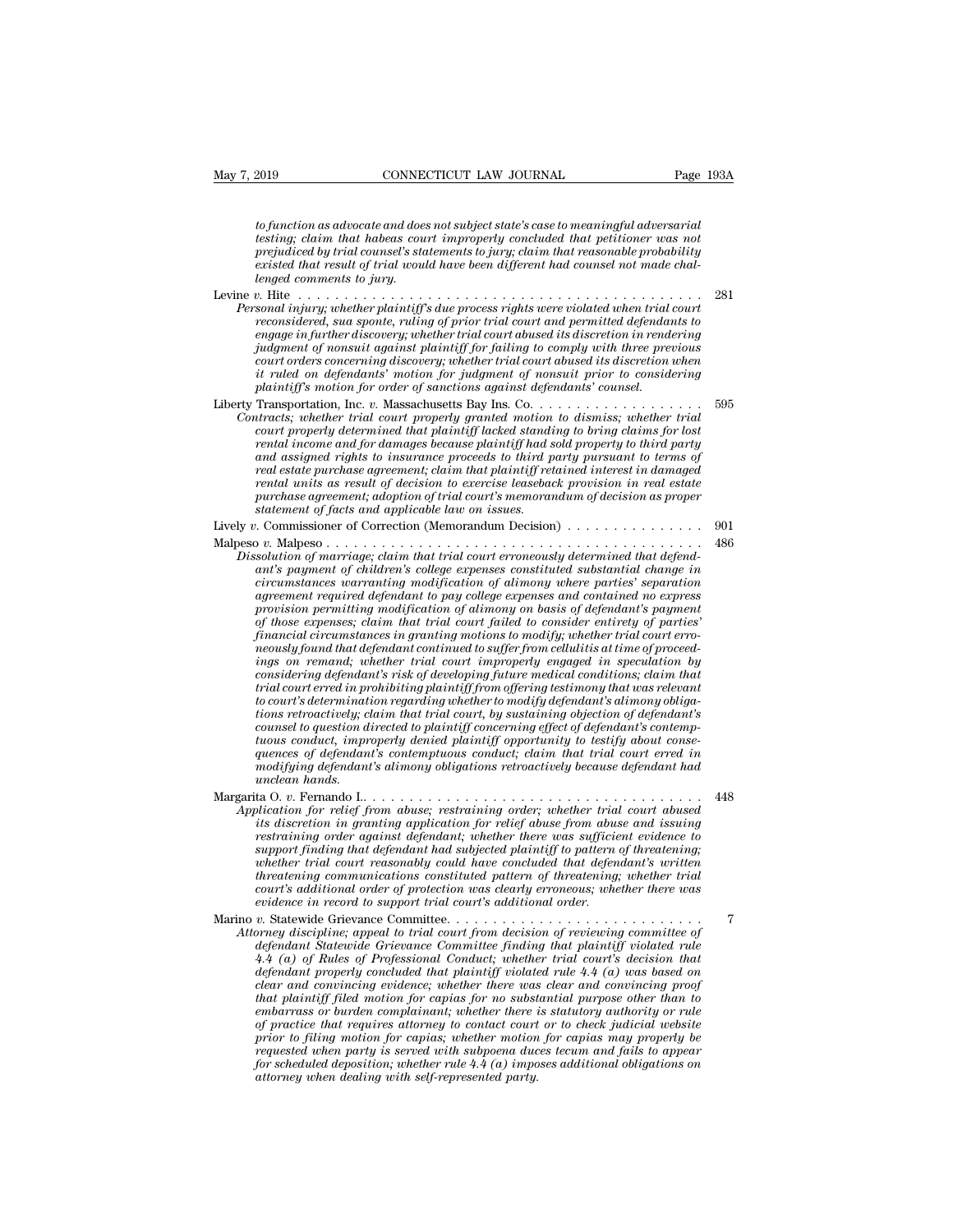| .                                                     | 75 |
|-------------------------------------------------------|----|
| ut trial court abused its<br>na ac armart in field of |    |

| CONNECTICUT LAW JOURNAL<br>Page 194A<br>May 7, 2019                                                                                                                                                                                                                                                                                                                                                                                                                                                                                                                                                                                                                                                                                                                                                                                                                                                                                                                                                                                                                                                                                                                                                                                                                                                                                                                                                      |            |
|----------------------------------------------------------------------------------------------------------------------------------------------------------------------------------------------------------------------------------------------------------------------------------------------------------------------------------------------------------------------------------------------------------------------------------------------------------------------------------------------------------------------------------------------------------------------------------------------------------------------------------------------------------------------------------------------------------------------------------------------------------------------------------------------------------------------------------------------------------------------------------------------------------------------------------------------------------------------------------------------------------------------------------------------------------------------------------------------------------------------------------------------------------------------------------------------------------------------------------------------------------------------------------------------------------------------------------------------------------------------------------------------------------|------------|
| Maurice v. Chester Housing Associates Ltd. Partnership<br>Negligence; slip and fall; motion for sanctions; claim that trial court abused its<br>discretion in precluding expert witness from testifying as expert in field of<br>snow removal; whether witness' testimony demonstrated that knowledge of snow<br>removal was insubstantial and tangential to real expertise in building codes and<br>ordinances; claim that trial court abused its discretion in declining to render<br>default judgment against defendant on basis of misconduct of defendant's general<br>and managing partner against plaintiff's attorney; whether trial court had wide<br>discretion to impose sanction that it deemed appropriate under circumstances.                                                                                                                                                                                                                                                                                                                                                                                                                                                                                                                                                                                                                                                             | 754        |
| Declaratory judgment; action seeking declaratory judgment that plaintiff be allowed<br>to retake oral assessment portion of certain police detective promotional examina-<br>tion; claim that trial court erred by rendering judgment in favor of defendants<br>on basis of its finding that oral assessment was administered in accordance with<br>requirements of city charter; whether trial court's finding that test administrators<br>provided plaintiff with all necessary test materials for oral assessment was clearly<br>erroneous; whether trial court's finding that supervising test administrator's<br>description of procedures followed during examination was corroborated by other<br>witnesses was clearly erroneous; claim that trial court erred in concluding that<br>examination was administered in reasonable manner even though test adminis-<br>trators failed to take any steps to provide plaintiff with allegedly missing test<br>materials; whether oral assessment was given in compliance with requirements<br>of city charter despite lack of system to keep track of test materials; claim that<br>examination was unreasonable and arbitrary because it was not administered<br>in uniform manner; claim that instructions given to test participants on video<br>in assessment room were different from those set forth in documents given in<br>preparation room. | 50         |
| Child custody and visitation; motion to modify orders of custody and visitation<br>concerning parties' minor child that had been issued in connection with foreign<br>judgment of dissolution; motion to modify parental access plan; whether trial<br>court violated defendant's procedural due process rights when it modified order<br>relating to custody of minor child without providing parties with notice and<br>meaningful opportunity to be heard on that issue; whether trial court abused its<br>discretion when it adopted stale and outdated parental access plan recommenda-<br>tions in comprehensive evaluation report prepared one year earlier by family<br>relations counselor.                                                                                                                                                                                                                                                                                                                                                                                                                                                                                                                                                                                                                                                                                                     | 907<br>779 |
| Miller $v$ . Maurer $\ldots$<br>Interpleader; action to determine rights to proceeds from legal settlement; whether<br>trial court improperly determined plaintiff was entitled to 15 percent of settlement<br>proceeds; whether plaintiff had standing to challenge trial court's allocation of<br>remainder of settlement proceeds between defendants.                                                                                                                                                                                                                                                                                                                                                                                                                                                                                                                                                                                                                                                                                                                                                                                                                                                                                                                                                                                                                                                 | 769        |
| Dissolution of marriage; whether trial court erred in denying postjudgment motion<br>for modification of unallocated alimony and child support obligation; whether<br>trial court erred in finding that there had been no substantial change in circum-<br>stances to support modification of unallocated alimony and child support obliga-<br>tion; reviewability of claim that trial court erred in finding that plaintiff failed<br>to prove that he was no longer able to meet financial obligations to defendant by<br>borrowing money from his current wife.                                                                                                                                                                                                                                                                                                                                                                                                                                                                                                                                                                                                                                                                                                                                                                                                                                       | 907<br>228 |
| $\ldots$<br>Administrative appeal; appeal from decision of hearing officer of defendant Depart-<br>ment of Children and Families, who upheld department's decision to substantiate<br>allegations of physical abuse, physical neglect, and emotional neglect by plaintiff<br>against minor child and to place plaintiff's name on its child abuse and neglect<br>central registry; whether trial court properly concluded that finding of chronicity<br>was not required to place plaintiff's name on child abuse and neglect central<br>registry; claim that, because hearing officer made explicit finding that there was<br>no chronicity, plaintiff's name could not be placed on child abuse and neglect<br>central registry; whether trial court erred in concluding that hearing officer did<br>not improperly shift burden of proof to plaintiff when hearing officer scheduled<br>second hearing date so that parties could present evidence regarding whether                                                                                                                                                                                                                                                                                                                                                                                                                                  | 398        |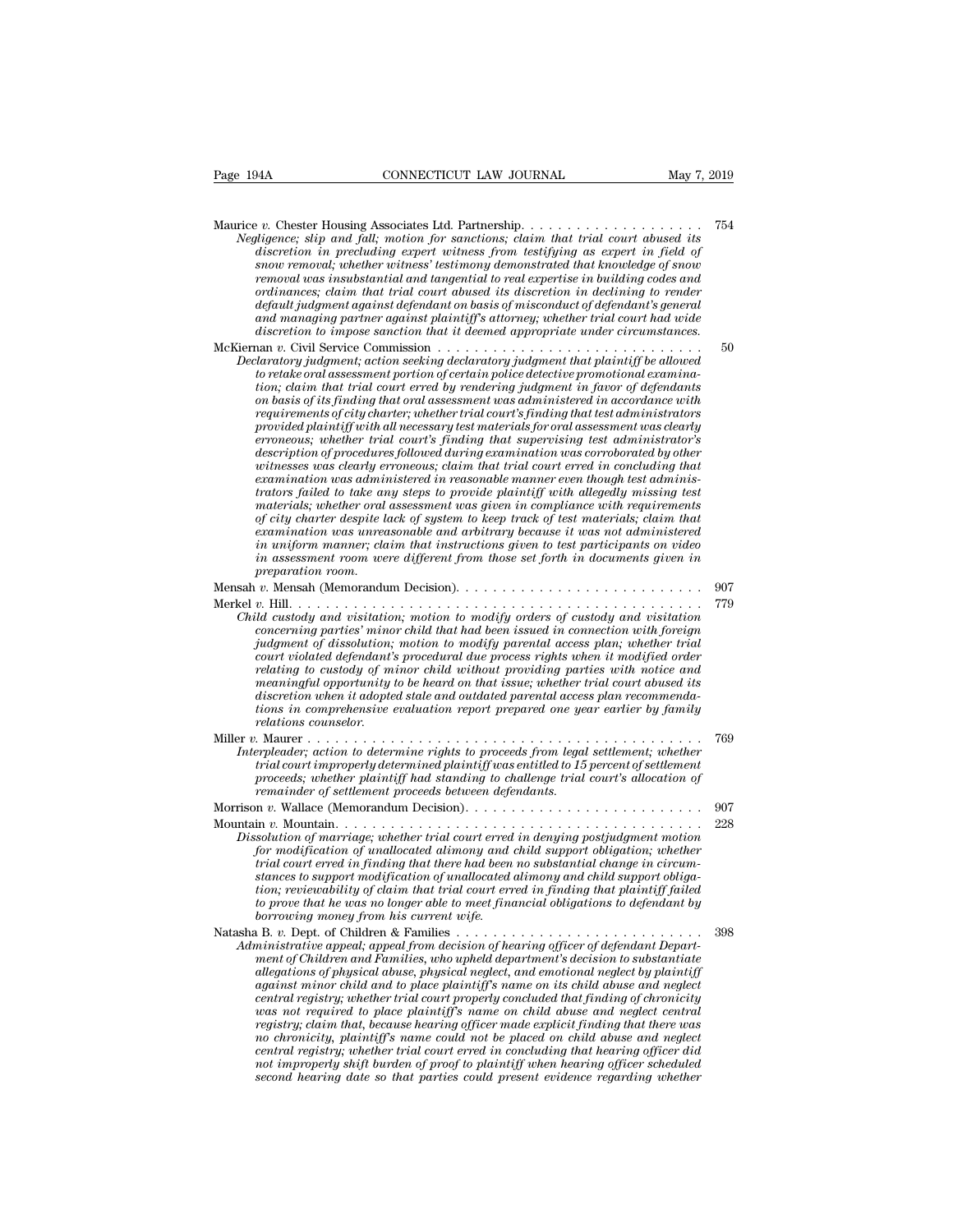*Page 1954*<br> *plaintiff had demonstrated changed conditions that would justify removal of her*<br> *plaintiff had demonstrated changed conditions that would justify removal of her*<br> *page 1999*<br> *page 1999*<br> *page 1999 name from child abuse and neglect central registry.*

- Nay 7, 2019 CONNECTICUT LAW JOURNAL Page 195A<br>
plaintiff had demonstrated changed conditions that would justify removal of her<br>
name from child abuse and neglect central registry.<br>
Nova Benefit Plans, LLC *v.* Mortgages Un *Arbitration; appeal from index from index from index from galaxia from child abuse and neglect central registry.*<br> *Arbitration; appeal from ying appeal from judgment of trial court denying appeal from index and neglect c confirming arbitration, appeal from judgment of trial court denying application to vacate and confirming arbitration award in favor of defendants; claim that trial court improperly confirmed arbitration award that was pre improperly confirmed arbitration award that was predicated on prior related arrow plaintiff had demonstrated changed conditions that would justify removal of her*<br> *arame from child abuse and neglect central registry.*<br> *arefit Plans, LLC v. Mortgages Unlimited, Inc.*<br> *arbitration, appeal from j* PMC Property Group, Inc. *v.* Public Utilities Regulatory Authority. . . . . . . . . . . . . . <sup>268</sup> *Arbitration; appeal from judgment of trial court denying application to vacate and confirming arbitration award in favor of defendants; claim that trial court improperly confirmed arbitration award that was predicated on*
- *law.*<br>PMC Property Group, Inc. v. Public Utilities Regulatory Authority. . . . . . . . . . . . . . . . *of defendant and and influence and influence and confirming arbitration award in favor of defendants; claim that trial court arbitration award, which plaintiffs claimed constituted manifest disregard of law.*<br> *operty Gro confirming arourration award in Javor of agendants; claim that trial court inproperly confirmed arbitration award that was predicated on prior related arbitration award, which plaintiffs claimed constituted manifest disre comproperty confirmed arouration award indivisor predicated on prior related anity dividential constituted manifest disregard of* anity and the trial court of the Utilities Regulatory Authority.<br> *coverty Group, Inc. v. P strouration awara, which parnityfs carmed constituted manifest aisregara of*<br> *submetry Group, Inc. v. Public Utilities Regulatory Authority.*<br> *nimistrative appeal, appeal from trial court's judgment affirming in part de electric submetering and, thus in the electric submetering and the ministrative appeal; appeal from trial court's judgment affirming in part decision* of defendant Public Utilities Regulatory Authority, which found that p *court properly determined that, due to technical nature of definition, it was appropriative appeal, appeal from trad court's judgment affirming in part decision* of defendant Public Utilities Regulatory Authority, which found that plaintiffs had engaged in unauthorized submetering of electric subme *cof defendant Public Utilities Regulatory Authority, which found that plaintiffs*<br> *colaim that trial court erred in deferring to authority's definition of electric<br>
submetering because authority previously had not establ authorized submetering of electricity and imposed sanctions;*<br>
claim that trial court erred in deferring to authority's definition of electric<br>
submetering because authority previously had not established what constitutes *claim that trial court erred in deferring to authority's definition of electric*<br>submetering because authority previously had not established what constitutes<br>electric submetering and, thus, its definition was not time-te *public gas utilitionally previously had not established what constitutes*<br> *publicative submetering and, thus, its definition was not time-tested; whether trial*<br> *appropriate to defer to authority's definition of submete Electric submetering and, thus, its definition was not time-tested; whether trial court properly determined that, due to technical nature of definition, it was appropriate to defer to authority's definition of submetering court property determined that, due to technical nature of definition, it was* appropriate to defer to authority's definition of submetering; claim that trial court erred in concluding that heating and air conditioning sy *of electricity to defer to authority's definition of submetering; claim that trial court erred in concluding that heating and air conditioning system fell within authority's definition of submetering in authority's previo court erred in concluding that heating an*<br>*cuthority's previous decision was applicanting beauthority's previous decision was applicanting public gas utilities and, thus, was not app<br>public gas utilities and, thus, was n* maturity's acymuton of submetering occuse acymuton of submetering in<br>authority's previous decision was applicable only to submetering in context of<br>public gas utilities and, thus, was not applicable to electric submetering *India* and their and, thus, was not applicable to electric submetering; dain<br>that fundamental component of electric submetering is furnishing of electric<br>service by nonutility such that electric service is physical delive public gas uturnes and, thus, was not applicable to electric submetering; claim<br>that fundamental component of electric submetering is furnishing of electric<br>service by nonutility such that electric evice is physical delive
- *for economicial component of electric service is physical delivery through wires*<br> *for electricity to end user for consumption, combined with measuring electric<br>
consumption with electric submeter.*<br> *r*  $\upsilon$ . State . *action filed against him in his capacity as member of certain special police force for state with electric submeters* consumption, combined with measuring electric consumption with electric submeter.<br>  $f(x) = m$  when  $f(x) = m$  is the connection was termification, sovereign immunity; action pursuant<br>
to statu *not barred by doctrine of sovereign immunity; whether trial court incorrectly determination, subject matter jurisdiction, sovereign immunity, action pursuant*  $d$  *detail to statute ([Rev. to 2013] § 53-39a) for indemnification from defendant state for economic losses that plaintiff allegedly incur was authorized to and the supect matter jurnsdiction, sovereign immunity; action pursuant* to statute ([Rev. to 2013] § 53-39a) for indemnification from defendant state for economic losses that plaintiff allegedly incurre *to statute ([Rev. to 2013] § 53-39a) for indemnification from defendant state* for economic losses that plaintiff allegedly incurred as result of federal criminal action filed against him in his capacity as member of cer *department desses that plaintiff allegedly incurred as result of federal criminal*<br>action filed against him in his capacity as member of certain special police force<br>for state university; whether trial court improperly co action fited against him in his capacity as member of certain special police force<br>for state university; whether trial court impropely concluded that action was<br>not barred by doctrine of sovereign immunity; whether trial c *tor state unversity; whether trial court improperty concluded that action was* not barred by doctrine of sovereign immunity; whether trial court incorrectly determined that plaintiff, as member of state university's speci *determined that plaintiff, as member of state university's special police force,*<br>was authorized to bring action pursuant to § 53-39a, which expressly authorizes<br>members of certain classes of individuals, including member determined that paintiff), as member of state university's special police force,<br>was authorized to bring action pursuant to § 53-39a, which expressly authorizes<br>members of certain classes of individuals, including members *Mas authorized to oring action pursuant to s 35-39a, which expressly authorizes*<br> *Marginehers of certain classes of individuals, including members of local police<br>
departments, to bring action against state under § 53-39* members of certain classes of maiviauals, incluaing members of local police<br>departments, to bring action against state under § 53-39a; whether plaintiff<br>established reasonable basis on which to conclude that his claim for
- *departments, to oring action against state under § 53-39a; whether plaintiff* established reasonable basis on which to conclude that his claim for indemnification fell within narrow scope of waiver of sovereign immunity c *case rather than deciding it on merits.*<br> *case of waiver of sovereign immunity contained in*<br> *case 53-39a.*<br> **care rather than deciding:**<br> *cation to enforce judgment; whether trial court lacked subject matter<br>
<i>carity* Riddick *<sup>v</sup>*. Dept. of Correction (Memorandum Decision). . . . . . . . . . . . . . . . . . . . <sup>906</sup> Saint Francis Hospital & Medical Center *v.* Malley . . . . . . . . . . . . . . . . . . . . . . . <sup>68</sup> *Definal, LEC C. Shaw*<br>*Default jurisdiction due to plaintiff's lack of standing; whether designation of wrong<br><i>initial court should have dismissed*<br>*case rather than deciding it on merits.*<br> $\frac{1}{2}$ <br>*Default judgment; de*
- 
- *jurisdiction due to plaintiff's lack of standing; whether designation of wrong pentity as plaintiff was scrivener's error; whether trial court should have dismissed case rather than deciding it on merits.*<br> *v*. Dept. of *to entity as plainting to paramig is acted of standing, unedder designation of wrong case rather than deciding it on merits.*<br> *to age rather than deciding it on merits.*<br> *v*. Dept. of Correction (Memorandum Decision).<br> *was scribent in deciding it on merits.*<br> *was example than deciding it on merits.*<br> *w* Dept. of Correction (Memorandum Decision).<br> *was present in deciding it on merits.*<br> *wall judgment; default for failure to appear; c to be fundamentally unfair or manifestly unjust; whether unwarranted rendering of default judgment against defendant was likely to undermine public confidence in judiciary.* Default judgment; aefault for fature to appear; clarim that rendering of aefault<br> *i* digment was improper and constituted plain error; whether it was improper<br>
to enter default against defendant for failure to appear wher *Judgment was improper and constituted plain error; whether it was improper*<br>to enter default against defendant for failure to appear where defendant's coursel<br>was present in court; whether consequences of court's error we *comer agamt agamst agendant for fauure to appear where agendant s counset* was present in court; whether consequences of court's error were so grievous as to be fundamentally unjatir or manifestly unjust; whether unwarran
- *estand in court; whether consequences of court serror were so grievous as* to be fundamentally unfair or manifestly unjust; whether unwarranted rendering of default judgment against defendant was likely to undermine publi *to be junaamentaay unjarr or manijesuy unjust; whether unwarrantea renaering*<br>
of default judgment against defendant was likely to undermine public confidence<br> *in judiciary.*<br> *v. Scalora*<br> *v. Scalora*<br> *v. Scalora*<br> *v plan and monthly clothing allowance for college student; where the plant monthly conditain and montrage; postjudgment orders; motion for contempt; cross appeal; claim that trial court abused its discretion in rejecting de abused its discretion in finding defendant in contempt; cross appeal;*<br>
abustion of marriage; postjudgment orders; motion for contempt; cross appeal;<br>
claim that trial court abused its discretion in rejecting defenses of *arrearages for one half of cost of wedding of parties' daughter; whether trial court abution of marriage; postfudgment orders; motion for contempt; cross appeal;*<br>claim that trial court abused its discretion in rejecting defenses of laches, equitable<br>estoppel, and waiver without first fully considering el *clarm that traal court abused us discretion in regecting defenses of laches, equitable*<br>estoppel, and waiver without first fully considering elements of each; whether<br>trial court improperly took judicial notice of reasona estoppel, and waver without first fully considering elements of each; whether<br>trial court improperly took judicial notice of reasonable cost of university meal<br>plan and monthly clothing allowance for college student; wheth plan and monthly clothing allowance for college student; whether trial court<br>abused its discretion in denying motion for order seeking credit toward claimed<br>arrearages for one half of cost of wedding of parties' daughter;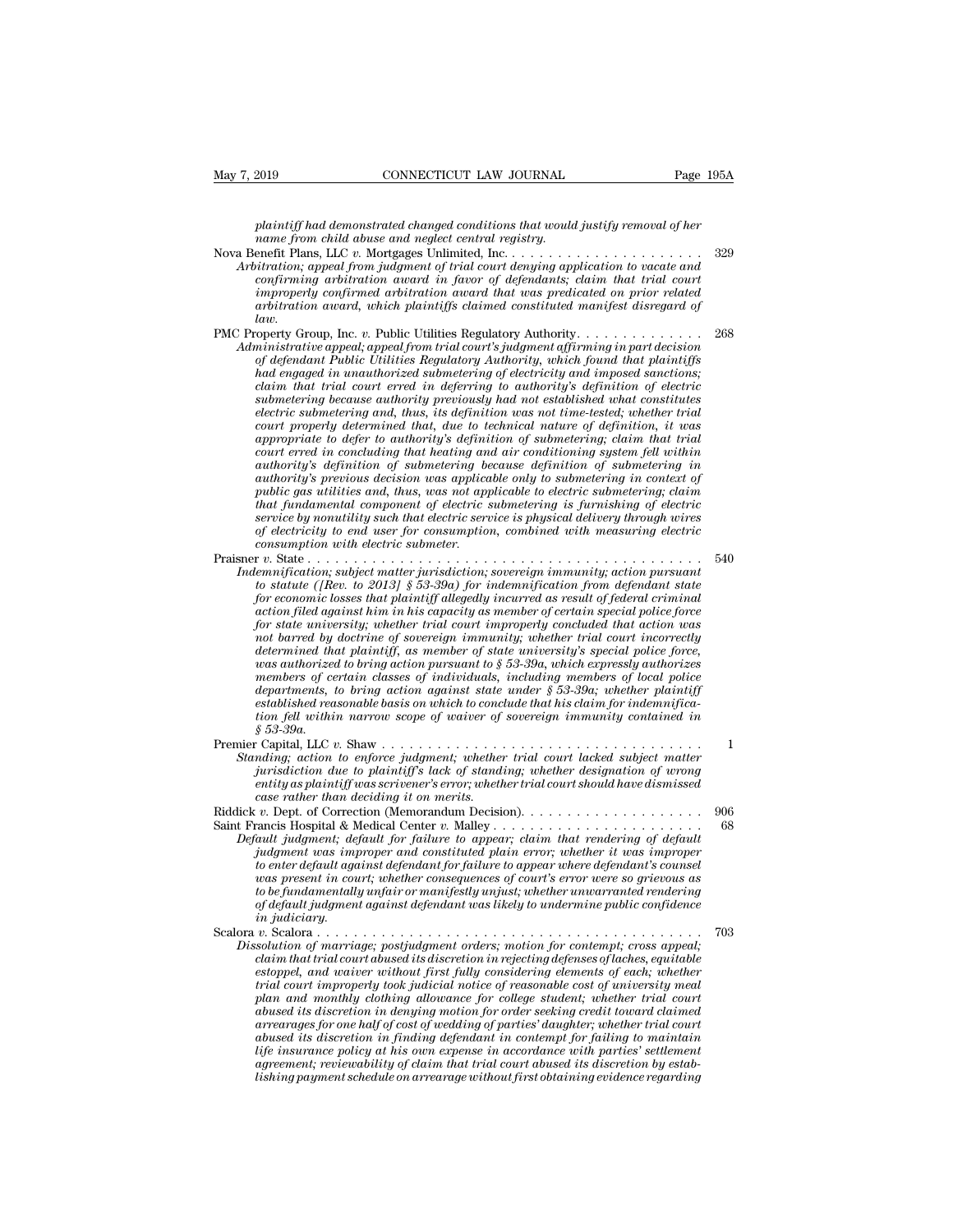| Page 196A<br>CONNECTICUT LAW JOURNAL                                                                                                                                                                                                                                                                                                                                                                                                                                                                                                                                                                                                                                                                                               | May 7, 2019 |
|------------------------------------------------------------------------------------------------------------------------------------------------------------------------------------------------------------------------------------------------------------------------------------------------------------------------------------------------------------------------------------------------------------------------------------------------------------------------------------------------------------------------------------------------------------------------------------------------------------------------------------------------------------------------------------------------------------------------------------|-------------|
| defendant's financial circumstances; claim that trial court abused its discretion<br>in declining to award defendant attorney's fees in connection with motion for<br>contempt; reviewability of inadequately briefed claims that trial court abused<br>its discretion in declining to award plaintiff attorney's fees in connection with<br>her motion for contempt and challenging trial court's interpretation of certain                                                                                                                                                                                                                                                                                                       |             |
| provision of parties' separation agreement.<br>Negligence; whether trial court's finding that defendant did not breach duty of care<br>to plaintiff was clearly erroneous; credibility of witnesses.                                                                                                                                                                                                                                                                                                                                                                                                                                                                                                                               | 587         |
| Defamation per se; libel per se; slander per se; whether trial court properly rendered<br>judgment in favor of defendant business owner on plaintiff's claims of slander<br>per se and libel per se; claim that trial court applied law incorrectly when it<br>concluded that hardssment in second degree in violation of statute $(\S 53a-183)$<br>did not involve moral turpitude; whether trial court's finding that business<br>owner's statements to police were not defamatory because they were true was<br>clearly erroneous.                                                                                                                                                                                              | 235         |
| Simpson $v$ . Lee (Memorandum Decision) $\ldots \ldots \ldots \ldots \ldots \ldots \ldots \ldots \ldots \ldots$                                                                                                                                                                                                                                                                                                                                                                                                                                                                                                                                                                                                                    | 901         |
| Possession of narcotics; possession of less than four ounces of cannabis-type sub-<br>stance; motion to correct illegal sentence; claim that 2015 amendment of statute<br>applicable to possession of narcotics $(\S 21a-279 \text{ [a]})$ applied retroactively and<br>entitled defendant to resentencing on conviction of possession of narcotics;<br>whether this court is bound by precedent from our Supreme Court; whether trial<br>court should have rendered judgment denying rather than dismissing motion to<br>correct illegal sentence.                                                                                                                                                                                | 119         |
| State $v$ . Euclides L<br>.<br>Risk of injury to child; claim that trial court improperly failed to instruct jury that<br>it should acquit defendant if it concluded that his use of force in caring for his<br>daughter was accident; whether trial court's charge to jury was legally correct<br>and adequately instructed jury on issue of accident; whether separate accident<br>charge was required; whether trial court's general intent instruction adequately<br>addressed issue of accident.                                                                                                                                                                                                                              | 151         |
| State $v$ . Grasso<br>Manslaughter in first degree with firearm; whether state failed to disprove beyond<br>reasonable doubt claim that defendant acted in self-defense when she shot victim;<br>whether evidence supported finding that defendant's use of deadly physical force<br>was premature; unpreserved claim that defendant's rights to due process and to<br>effective assistance of counsel were violated when trial court denied jury's request<br>to rehear closing arguments of prosecutor and defense counsel; claim that defend-<br>$ant\,waived\, claim\,when\, defense\,counselfailed\,to\,object\,to\,court's\,proposed\,response$<br>to request of jury and affirmatively stated that he did not object to it. | 186         |
| Murder; motion to correct illegal sentence; whether court properly concluded that it<br>lacked jurisdiction to consider issues raised in motion to correct illegal sentence;<br>whether claims raised by defendant in motion to correct addressed pretrial pro-<br>ceedings and criminal trial and did not attack sentencing proceeding itself.                                                                                                                                                                                                                                                                                                                                                                                    | 144         |
| Negligence; res ipsa loquitur; premises liability; whether general verdict rule pre-<br>cluded review of claim that trial court committed harmful error by giving jury<br>instruction on doctrine of res ipsa loquitur; claim that jury's verdict was improp-<br>erly influenced by sympathy for plaintiff and that its finding of comparative<br>negligence was compromise verdict.                                                                                                                                                                                                                                                                                                                                               | 631         |
| Employment discrimination; pregnancy discrimination; whether trial court prop-<br>erly granted motion for summary judgment in favor of defendant; claim that<br>genuine issue of material fact existed as to whether defendant's proffered reason<br>for terminating plaintiff's employment was pretextual.                                                                                                                                                                                                                                                                                                                                                                                                                        | 23          |
| U.S. Bank, National Assn. v. Conrad (Memorandum Decision)                                                                                                                                                                                                                                                                                                                                                                                                                                                                                                                                                                                                                                                                          | 908         |
| U.S. Bank National Assn. v. Rago (Memorandum Decision).                                                                                                                                                                                                                                                                                                                                                                                                                                                                                                                                                                                                                                                                            | 902         |
| Zoning; application for permission to conduct customary home occupation from<br>home office within residence; claim that trial court erred in concluding that<br>plaintiff needed to prove home occupation was customary in addition to establish-                                                                                                                                                                                                                                                                                                                                                                                                                                                                                 | 902<br>367  |